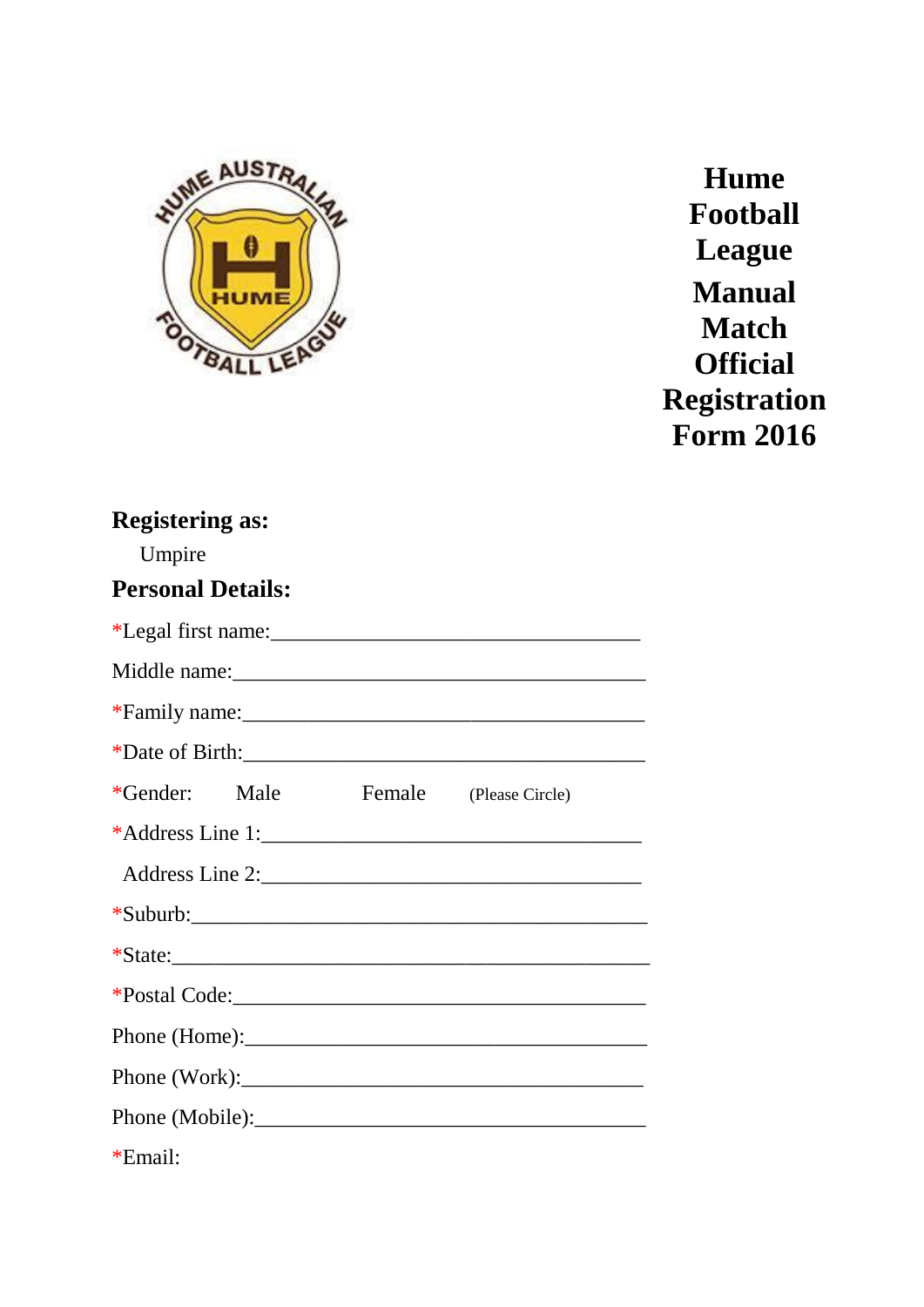| * Are you from Aboriginal and/or Torres Straight Islander<br>origin? |                |                                                  |                     |   |  |                                                |
|----------------------------------------------------------------------|----------------|--------------------------------------------------|---------------------|---|--|------------------------------------------------|
|                                                                      |                |                                                  |                     |   |  | Yes No Do Not Wish To Disclose (Please Circle) |
| <b>Umpire Info</b>                                                   |                |                                                  |                     |   |  |                                                |
|                                                                      |                |                                                  |                     |   |  | *Type: Field Boundary Goal (Please Circle)     |
|                                                                      |                | *Umpire Category: Club Appointed (Please Circle) |                     |   |  |                                                |
|                                                                      |                |                                                  | League Appointed    |   |  |                                                |
|                                                                      |                |                                                  | <b>Umpire Coach</b> |   |  |                                                |
|                                                                      |                | Observer                                         |                     |   |  |                                                |
|                                                                      |                | *Level Played : Never Played (Please Circle)     |                     |   |  |                                                |
|                                                                      | <b>Juniors</b> |                                                  |                     |   |  |                                                |
|                                                                      |                | Community                                        |                     |   |  |                                                |
|                                                                      |                | <b>State League</b>                              |                     |   |  |                                                |
|                                                                      | <b>AFL</b>     |                                                  |                     |   |  |                                                |
| *Shirt Size: XS S M L (Please Circle)                                |                |                                                  |                     |   |  |                                                |
|                                                                      | XL XXL         |                                                  |                     |   |  |                                                |
| *AFL Team Supported:                                                 |                |                                                  |                     |   |  |                                                |
| *Sock Size: $2-8$ (Please Circle)                                    |                |                                                  |                     |   |  |                                                |
|                                                                      | $7 - 11$       |                                                  |                     |   |  |                                                |
|                                                                      | $11 - 14$      |                                                  |                     |   |  |                                                |
| *Short Size:                                                         | XS             | S                                                | M                   | L |  | (Please Circle)                                |
|                                                                      | XL             | <b>XXL</b>                                       |                     |   |  |                                                |

**YES OR NO** I would like to receive communications and special offers from Australian Football Bodies and on behalf of selected partners that may include tickets to matches, membership notifications and other promotions from time to time in accordance with the Australian Football Privacy Policy available at<http://www.aflcommunity.com.au/privacy>

**YES OR NO** I understand that by registering I have agreed to the Terms and Conditions of participation (Refer Below)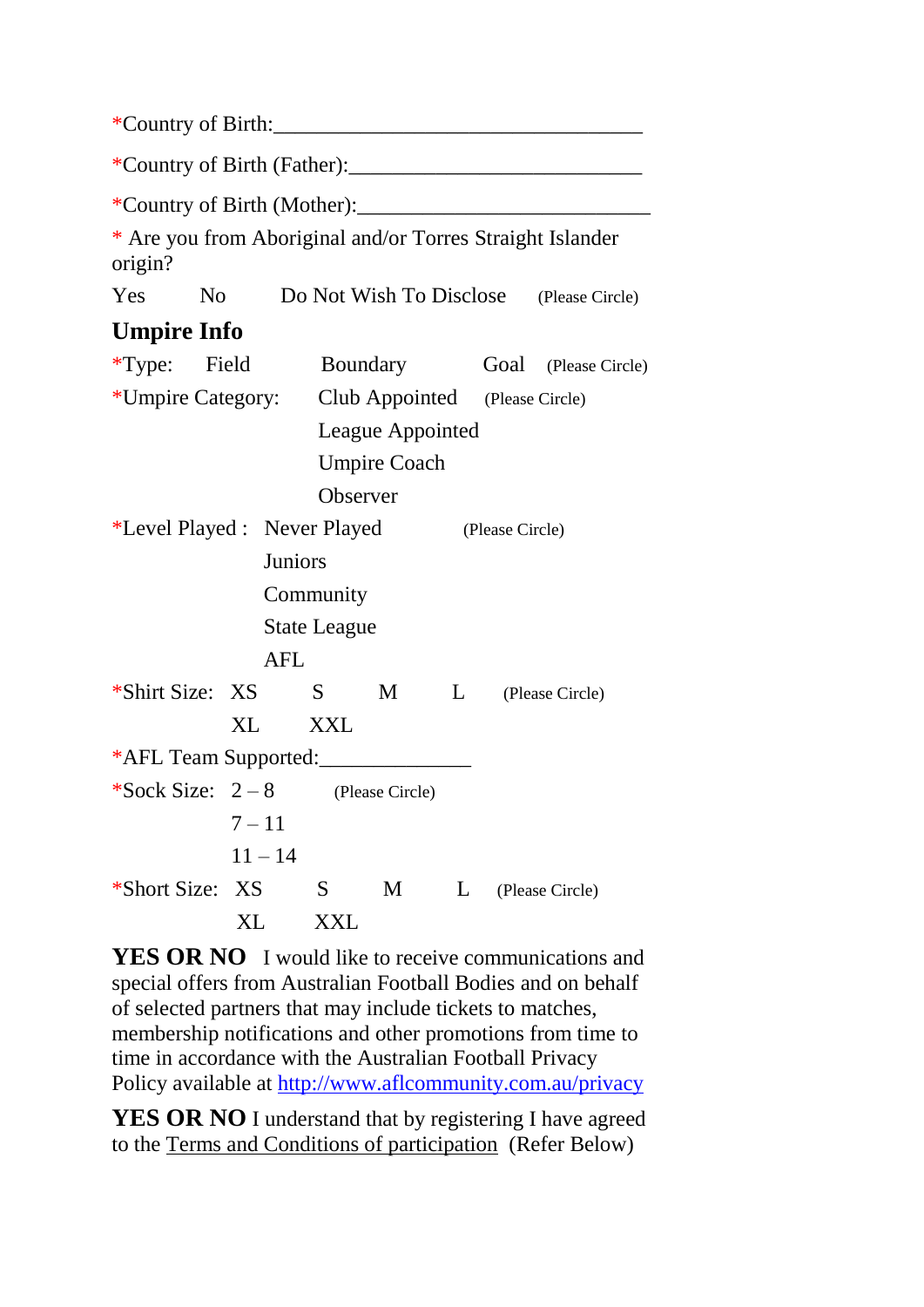## **Print Name:**

#### **Signature:**

#### **Date:**

## **Terms and Conditions of Participation**

I declare that I have read and agree to be bound by the conditions of registration and the associated Code of Conduct (below) and that the details provided on the registration form are, to the best of my knowledge true and correct.

Definitions: For the purpose of these Terms and Conditions the following words are defined as follows:

Australian Football Bodies mean all bodies in Australia that are responsible for administering the game of Australian Football including those at the grassroots level and the national level;

League means the League for which the umpire is registering to umpire;

Umpire means the person who has registered on this form or the person, on whose behalf, a parent or quardian is registering.

Rules, Regulations and Policies By agreeing to these Terms of Participation the Umpire:

- agrees to be bound by the Rules, Regulations and Policies of the League and the Laws of Australian Football, as they are presently constituted and as amended from time to time including the AFL Deregistration Policy;
- acknowledges that a failure to adhere to the Rules, Regulations and Policies of either the league and/or the Laws of Australian Football, may result in the Umpire being de-registered;
- Acknowledges that the Umpire may inspect copies of the Rules, Regulations, Policies and Laws of Australian Football upon request to any of the relevant Australian Football Bodies.

Assumption of Risk By agreeing to the conditions set out in these Terms and Conditions of Participation, the Umpire acknowledges and agrees that:

- Australian Football is a body contact sport in which physical injury may occur from time to time and, based on this understanding, he or she is none the less desirous of umpiring Australian Football for the League; and
- The Umpire takes upon themselves the risk (both physical and legal) of injury arising in the course of training for and participating in the game of Australian Football.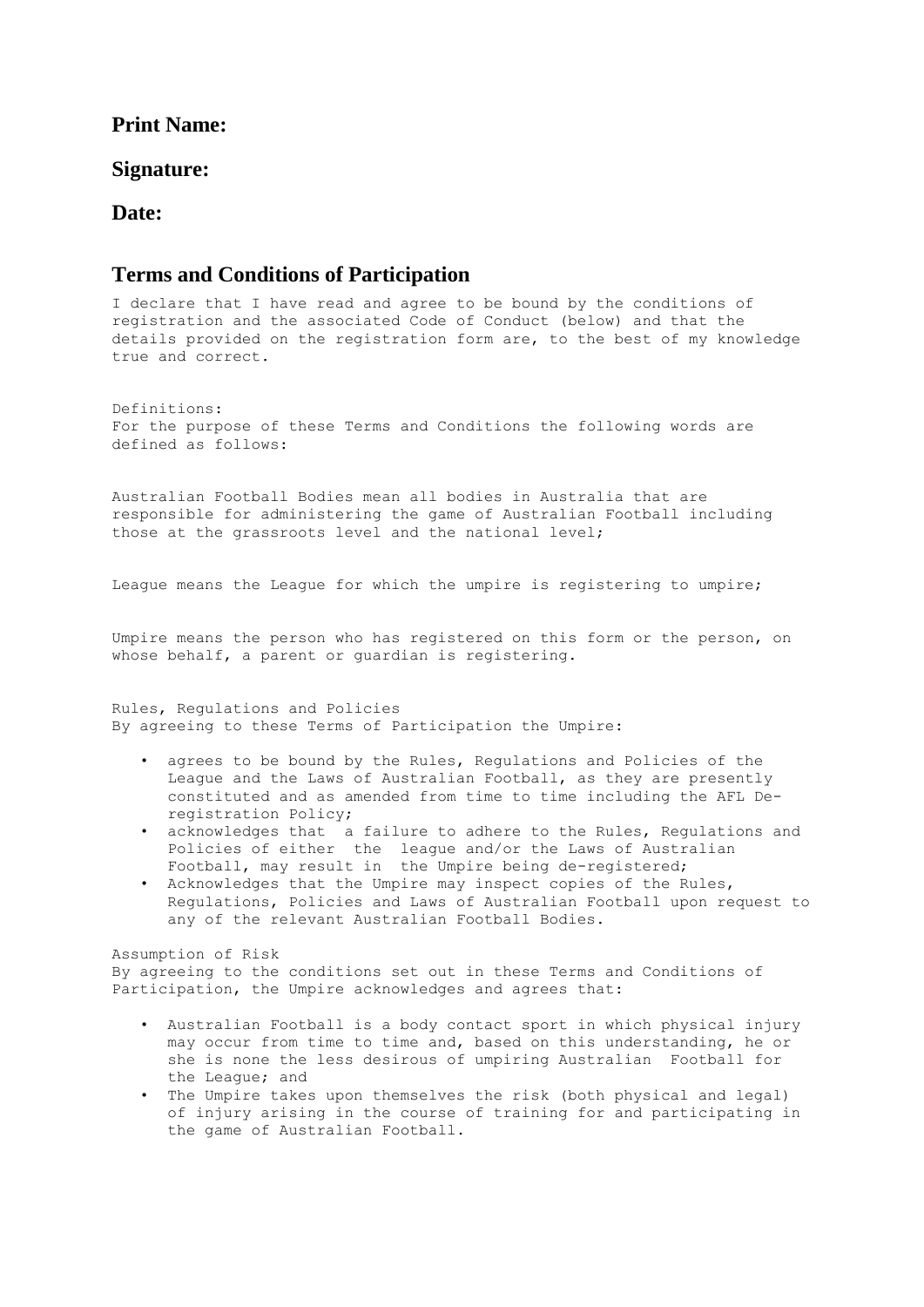Limitation of Liability and Release The Umpire acknowledges and agrees that:

- by accepting to bear the inherent risks of umpiring Australian Football, the Umpire will not bring any claim or proceeding against the Australian Football Bodies for any damage, loss or injury whatsoever that they may suffer from participation in the game;
- the Australian Football Bodies' liability to the Umpire is limited to the Umpire's League supplying any services to which the Umpire is entitled in accordance with these Terms and Conditions of Participation;
- The Umpire understands that as a registered umpire participating in an AFL football competition they may be entitled to certain sports injury insurance benefits subject to their Australian Football Bodies' level of cover.

#### Photographs

By agreeing to these Terms and Conditions of Participation the Umpire consents to the League using their name or image (including photograph) in any form or medium for general marketing and promotional activities. If the Umpire does not wish to consent to their image in any form or medium to be used for general marketing and promotional activities, they acknowledge that they must contact their League Administrator Registration of Players Under 18 Years of Age

Where the Umpire is under 18 years of age, by completing this registration application, the parent or guardian of the Player:

- acknowledges that he or she has read and explained the contents of this registration application to the Umpire;
- consents to the Umpire umpiring subject to the Terms and Conditions of Participation in this registration application;
- declares that the statements made in the registration application are, to the best of their knowledge and belief, true and correct.

#### Privacy Policy

The primary purpose of the League obtaining personal information is in relation to the application for the Umpire's registration/transfer and administration in the game. Australian Football Bodies may also use the information for other purposes agreed to by the Player or their legal representative in accordance with the Australian Football Privacy Policy available at http://www.aflcommunity.com.au/

Code of Conduct The umpire understands and agrees to:

Umpire in accordance with the laws of the game; • Maintain a working knowledge of the Laws of Australian Football and the Rules; Ensure the game is played in a fair manner and a spirit of true sportsmanship; Where possible in a contact sport, prevent injuries to players participating in the match; Treat all participants, as they would like to be treated; Respect the rights, dignity and worth of all participants regardless of the gender, ability, cultural background or religion; Never engage in any type of violence either on or off the field; Control their temper. Verbal abuse of players, officials or spectators is not acceptable or permitted behaviours of an umpire; Accept all match appointments in a positive manner;